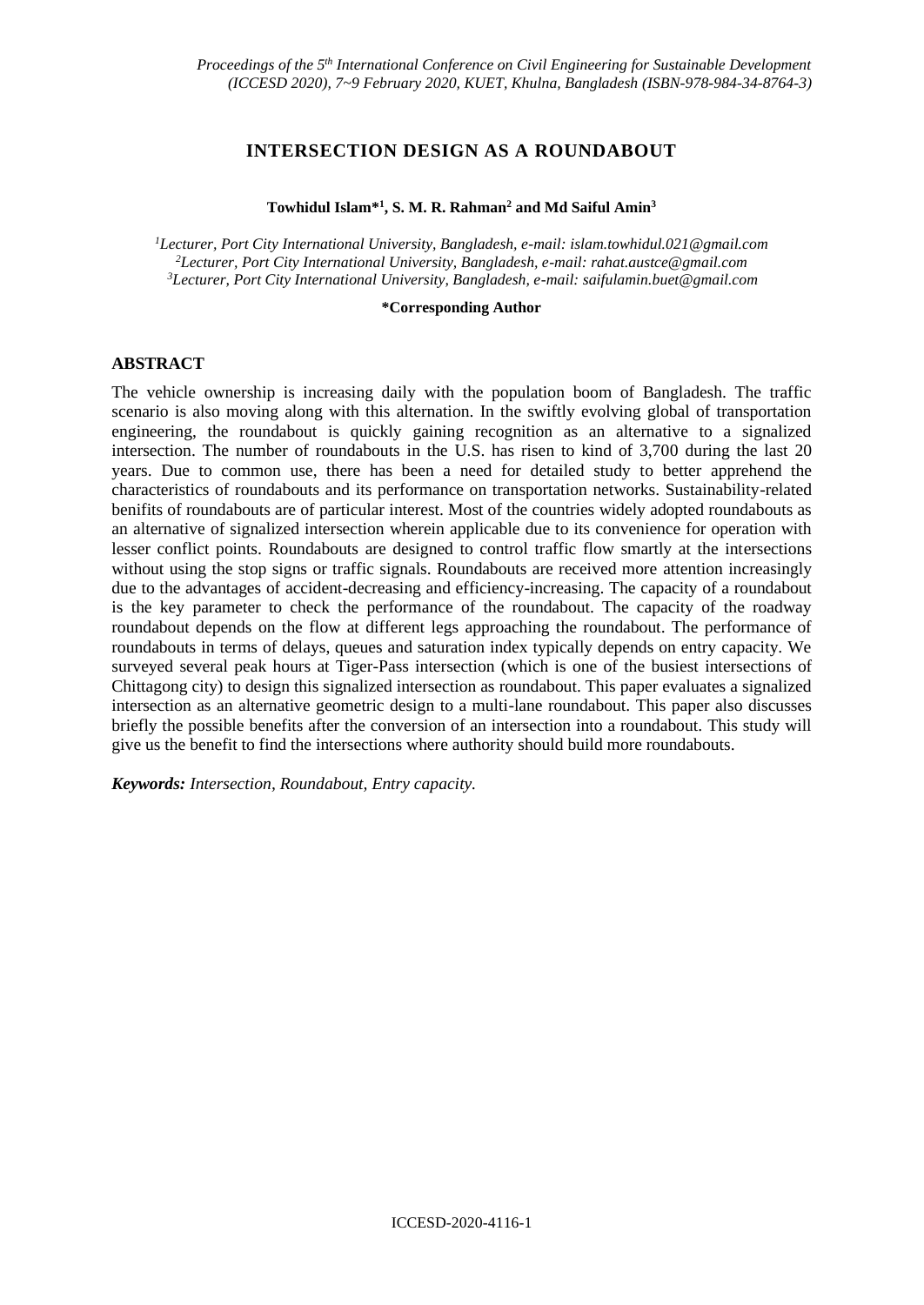*5 th International Conference on Civil Engineering for Sustainable Development (ICCESD 2020), Bangladesh*

# **1. INTRODUCTION**

According to the Bangladesh Bureau of Statistics (2014)*,* Chittagong has a population of more than 2.5 million and it is developing gradually over time. Rapid urbanization increases the number of vehicles on the road section extensively in our country. The road traffic in the Tiger-pass intersection is solely heterogeneous containing vehicles. In the road transport network, the traffic junctions is considered to be the most complex and the most challenging points where several traffic streams intersect. If traffic junctions with circular flow of traffic (the so-called roundabouts) are compared with traditional at-grade urban road junctions with or without traffic lights, it may easily be decided that properly dimensioned and designed roundabouts greatly increase the level of efficiency. Moreover, during their total lifespan, they reduce the vehicle waiting time at road junctions, the total time of travel, fuel consumption and the length of travel, while also lightening harmful impacts on the environment due to the release of exhausted gases. In addition from an economic standpoint, such intersections bring plentiful benefits such as lower cost of construction, lower land purchase costs and installation of equipment (illuminated traffic signs in particular), less costly maintenance, and lower losses generated by congestions due to excessive traffic load. Besides, the level of traffic safety grows significantly when roundabout-type intersections are used.

"A roundabout is a type of circular intersection or junction in which road traffic is permitted to flow in one direction around a central island, and priority is typically given to traffic already in junction" (Robinson, 2000). The main types of roundabouts are Grade Separated, Mini, Normal, Compact, Signalized, and Double Roundabouts (the last being a combination of Mini, Compactor Normal Roundabouts).

The traffic capacity of the roundabout depends on several factors which include the geometry of the roundabout, the diversity of vehicles, and driver behavior. Usually, the priority of movement at roundabouts is for the circulating flows; therefore the approaching traffic must wait and look for a gap in the circulating flow. There is a need to evaluate roundabouts with different characteristics, such as intersection demand level, traffic demand patterns (e.g., turning movement ratios), and geometric characteristics (e.g., entrance angle, exit angle), and pedestrian volumes.

The aim of this study is to improve the existing condition of the "Tigerpass intersection" of Chittagong city and to find out the dimensions to convert this rotary intersection to a roundabout. The study tends to find out the solution for all busiest intersections like Tigerpass intersections. Researchers, Planners, Policymakers will get ideas about the congestions and solutions along with one of the most important intersections of Bangladesh. The study will also help transport engineers as there will be explanations of possible all benefits.

The history of roundabout and in particular its evolution from the old traffic circles and rotaries built in the first half of the 20th century. Dahl et al. (2012) found that the rate of decreasing in the observed capacity with an increase in the circulating flow was lower at the roundabouts.

One study showed that non-signalized roundabouts aresafer than traditional intersections (Turner, 2011). Perdomo et al. (2014) scrutinized factors affecting pedestrian crossing behavior and found that the existance of pedestrian crossings, crossings location, vehicular speed, pedestrian islands, signage, number of traffic lanes and traffic volumes all affect the pedestrians' willingness to cross at roundabouts. Hels et al. (2007) investigated roundabouts are familier to result in fewer traffic accidents than traditional intersections. However, this is to a lesser degree true for bicycles than for vehicles. One of the first studies on vehicle safety at roundabouts in North America was performed by Montonen, who conducted a crash study using data from roundabouts both on national and municipal roads. The results showed that on national and municipal roads with roundabouts the accident rate was 26% and 23% while the injury accident rate was 4% and 4% respectively (Montonen, 2008). Many studies mainly focused on vehicle safety at roundabouts which all conclude that when

#### ICCESD-2020-4116-2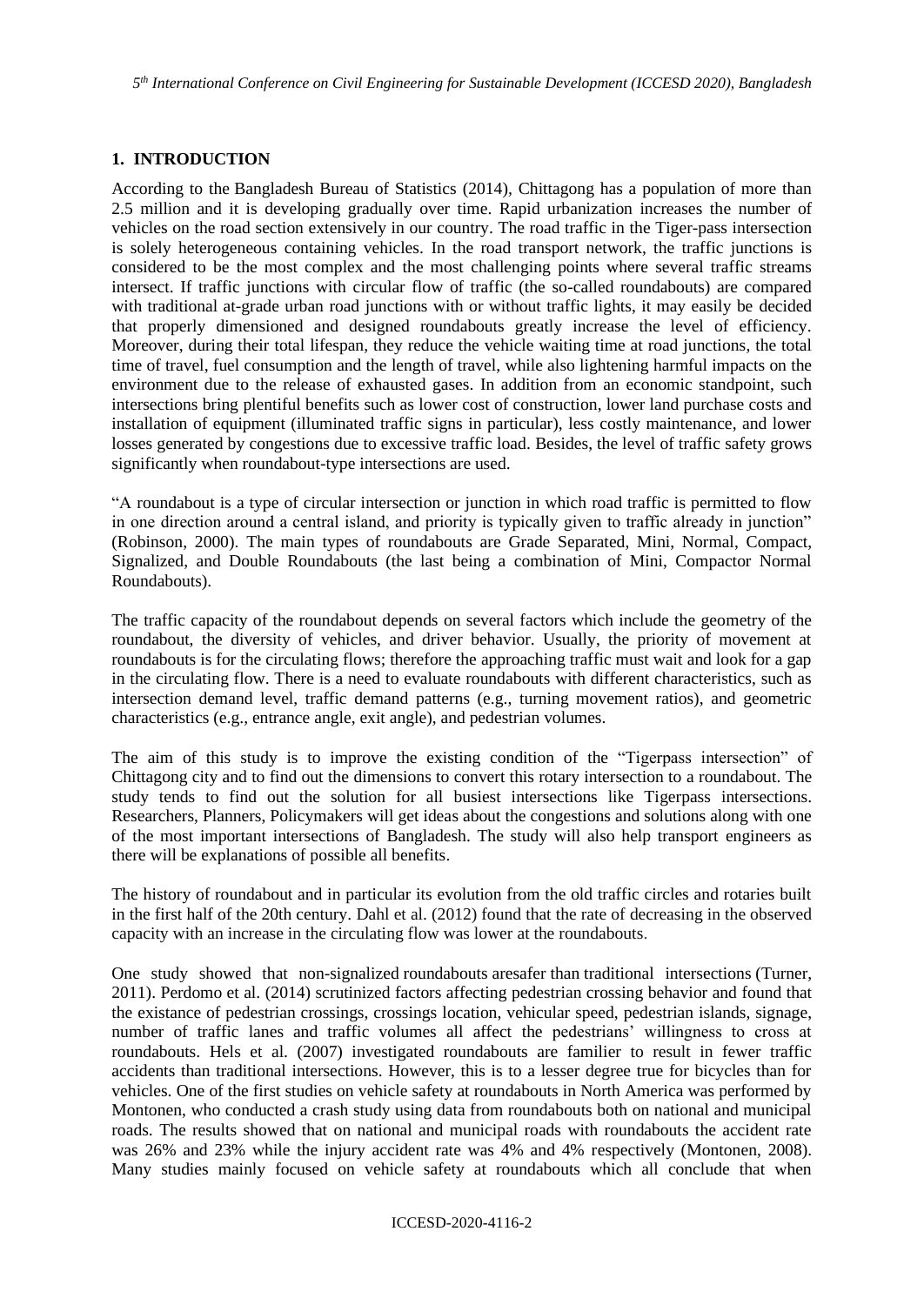intersections are converted to roundabouts the safety benefits are tangible (Jensen, 2013). One simulation study in 2001 modeled 25 signalized intersections in Burlington, Vermont as roundabouts using the software SIDRA (Redington, 2001). The author estimated a 250,000 yearly reduction in fuel use, when signalized intersections were converted to roundabouts; which amounts to 61,000 tons of CO<sub>2</sub> saved per year. Roundabout features such as signage and advance warning play an important role in determining driver performance when navigating the roundabout. It has been observed that singlelane roundabouts perform better safety-wise compared to multilane roundabouts (Wankogere, 2014). Roundabouts are linked with a 30% to 50% reduction in the number of injury accidents. Fatal accidents are reduced by 50% to 70%. Effects on property damage accidents are highly uncertain, but in three-leg intersections, an increase often will occur (Elvik, 2003).

# **2. METHODOLOGY**

### **2.1 Overview**

The first phase of this study involved the selection of a suitable location. We selected the Tigerpass intersection for its convenience in collecting geographic data and the intersection plays a significant role in Chittagong city. Throughout the second phase, geographic and vehicular data of the intersection were collected. In the third phase, after data collection the data will be analyzed to determine the capacity of each entry lane, entry flow rate, circulating and existing flow rate to calculate central island, splitter island, and sight distance. As a final product of this study, we will convert the existing intersection to roundabout and will present its possible benefits for sustainable transportation.

### **2.2 Survey & Data Collection**

### **2.2.1 Geographic Data Collection**

As per our selected area, we collected its geographic data or features by a total station. The dimensions of existing roadway width, splitter islands, footpaths, and current land-use patterns are considered while conducting the survey Finally, we made an Existing Dimension Drawing of Tigerpass Intersection (selected study area) to make all of its features visible which will help to a workforce of the whole procedure. The Dimension Drawing is given below.



Figure 1: Dimension Drawing of Tigerpass Intersection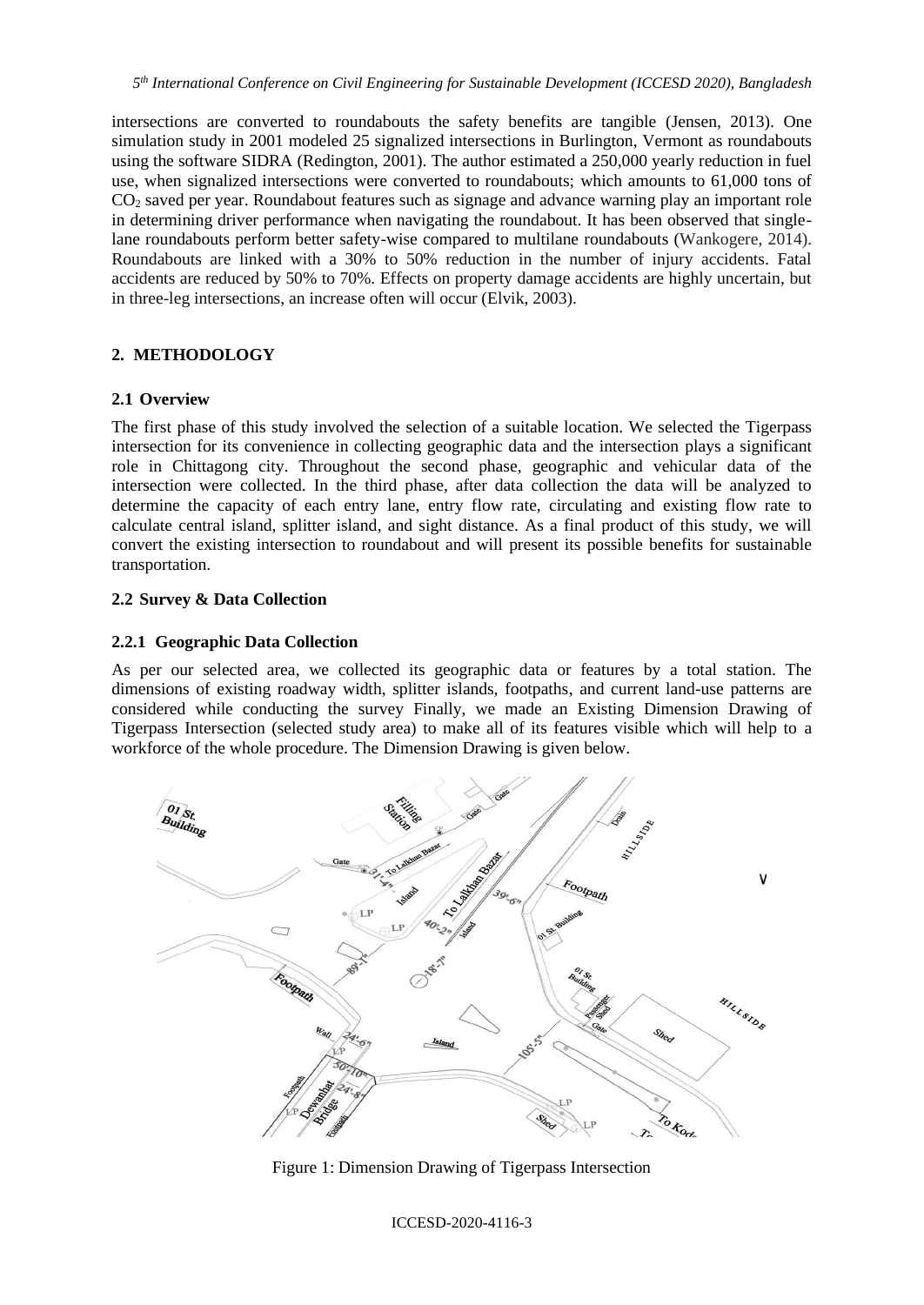## **2.2.2 Vehicular Data Collection**

The vehicular data has been collected using a video camera. For a particular amount of time, a video has been captured and data is later collected by rewinding. In addition to traffic volume, it is possible to obtain other traffic parameters from the captured video. It is possible to cross-check data and ensures quality. In this study, traffic volume was calculated by manual counting for the one-hour duration on a typical peak day. Peak 1-hour traffic data was collected along all directions for every hour at that time. Finally, add them together to show the volume with percentage details in the result and analysis section.

The date of data collection was  $12<sup>th</sup>$  June 2018 and the time was from 5.00 pm to 6.00 pm. We set several sets of cameras at suitable points of the intersection. After filming one hour, we had found the overall composition of different vehicle categories, showed in Table 1. From the video clip, we had also determined flows in veh/hr. Table-1 also reveals that there are 81% of motorized and 9% of nonmotorized vehicles.

| <b>Serial</b><br><b>Vehicle</b> |                   | <b>Flow</b> | Composition                   |
|---------------------------------|-------------------|-------------|-------------------------------|
| No.                             | Category          | (veh/hr)    | $(\%)$                        |
|                                 | Cycle             | 121         | 3                             |
| $\overline{2}$                  | Rickshaw          | 242         | 6                             |
| 3                               | <b>Motor Bike</b> | 616         | 16                            |
| $\overline{4}$                  | <b>CNG</b>        | 826         | 22                            |
| 5                               | Tempu             | 134         | 4                             |
| 6                               | Human Howler      | 259         |                               |
| $\tau$                          | Car               | 1003        | 26                            |
| 8                               | Mini Bus          | 102         | 3                             |
| 9                               | <b>Bus</b>        | 287         | 8                             |
| 10                              | Mini Truck        | 86          | $\mathfrak{D}_{\mathfrak{p}}$ |
| 11                              | Large Truck       | 73          | 2                             |
| 12                              | Pick up           | 40          |                               |
| Total                           |                   | 3790        |                               |

Table 1**-** Overall Composition of different vehicle categories

InTable-2, distribution from each entry lane to other lanes as well as shown. It has been ovserbed that there is no flow from Ambagan to Kodomtoli and Ambagan to Dewanhat due to the restriction in entry. From Figure-1 it can be seen that there is no restriction from Ambagan to Lalkhan Bazar as there is a connecting lane.

|  | Table 2- Vehicle per hour Distribution from Four Entry Lane to Other Lanes |  |  |
|--|----------------------------------------------------------------------------|--|--|
|  |                                                                            |  |  |

| From          | Tо            | Flow (Veh./hr) | <b>Total Flow</b><br>(Veh,hr) |
|---------------|---------------|----------------|-------------------------------|
|               | Dewanhat      | 534            |                               |
| Lalkhan Bazar | Kodomtoli     | 395            | 1275                          |
|               | Ambagan       | 346            |                               |
|               | Ambagan       | 346            |                               |
| Kodomtoli     | Dewanhat      | 316            | 976                           |
|               | Lalkhan Bazar | 314            |                               |
|               | Lalkhan Bazar | 585            |                               |
| Dewanhat      | Ambagan       | 226            | 1265                          |
|               | Kodomtoli     | 454            |                               |
|               | Lalkhan Bazar | 274            |                               |
| Ambagan       | Kodomtoli     | 0              | 274                           |
|               | Dewanhat      |                |                               |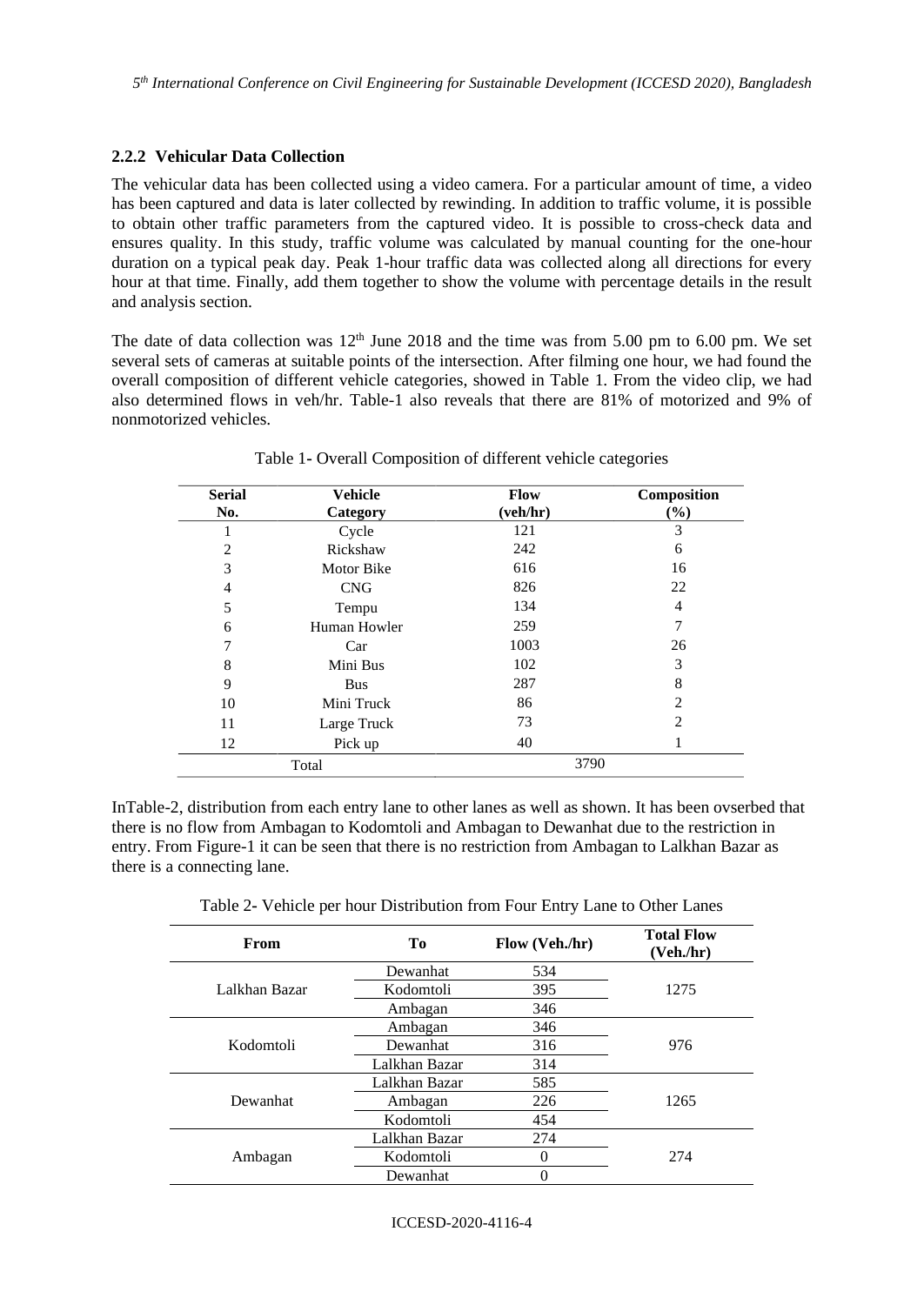# **3. DATA ANALYSIS AND INTERPRETATION**

## **3.1 Assembling Traffic Data**

This includes obtaining the data relating to periods that are relevant for analysis and which may vary depending on the nature of the side, converting typical crossroad turning movements into roundabout entry and circulating flows and converting heavy commercial vehicle flows to passenger car units. Figure-3 shows a typical turning movement diagram by collected survey data, and Figure-4 shows the typical turning movement diagram converted to roundabout flows. And maximum circulating capacity of 1353 veh/hr has been found at the Ambagan approach and estimated by adding the entry flows which were contributing to the circulating flow (New Market to Lalkhan Bazar= 314 veh/hr, Dewanhat to Lalkhan Bazar= 585 veh/hr, and Dewanhat to New Market= 454 veh/hr).



Figure 3: Typical turning movement diagram. Figure 4: Typical turning movement



# **3.2 Determination of the Number of Entry and Circulating Lanes**

The number of entry lanes will generally be determined from the number of lanes on the approach carriageway. However, an entry may be widened to provide additional lanes, particularly where turning movements are heavy. It is usually assumed that the number of circulating lanes will equal the number of entry lanes at any approach. However, a single lane approach may be provided at a multilane roundabout. According to the roundabout design guideline: state of maryland department of transportatbn state highway administration, Figure-5(a) is a plot of entry flows against circulating flows and provides a quick means of assessing the acceptability of a single or multi-lane roundabout. From that figure, we get the required number of two entries and circulating lanes for the Tigerpass intersection. Figure-5(b) is a plot of entry flows against circulating flows it has been found that the value of the inscribed diameter of the roundabout is a minimum 40 m.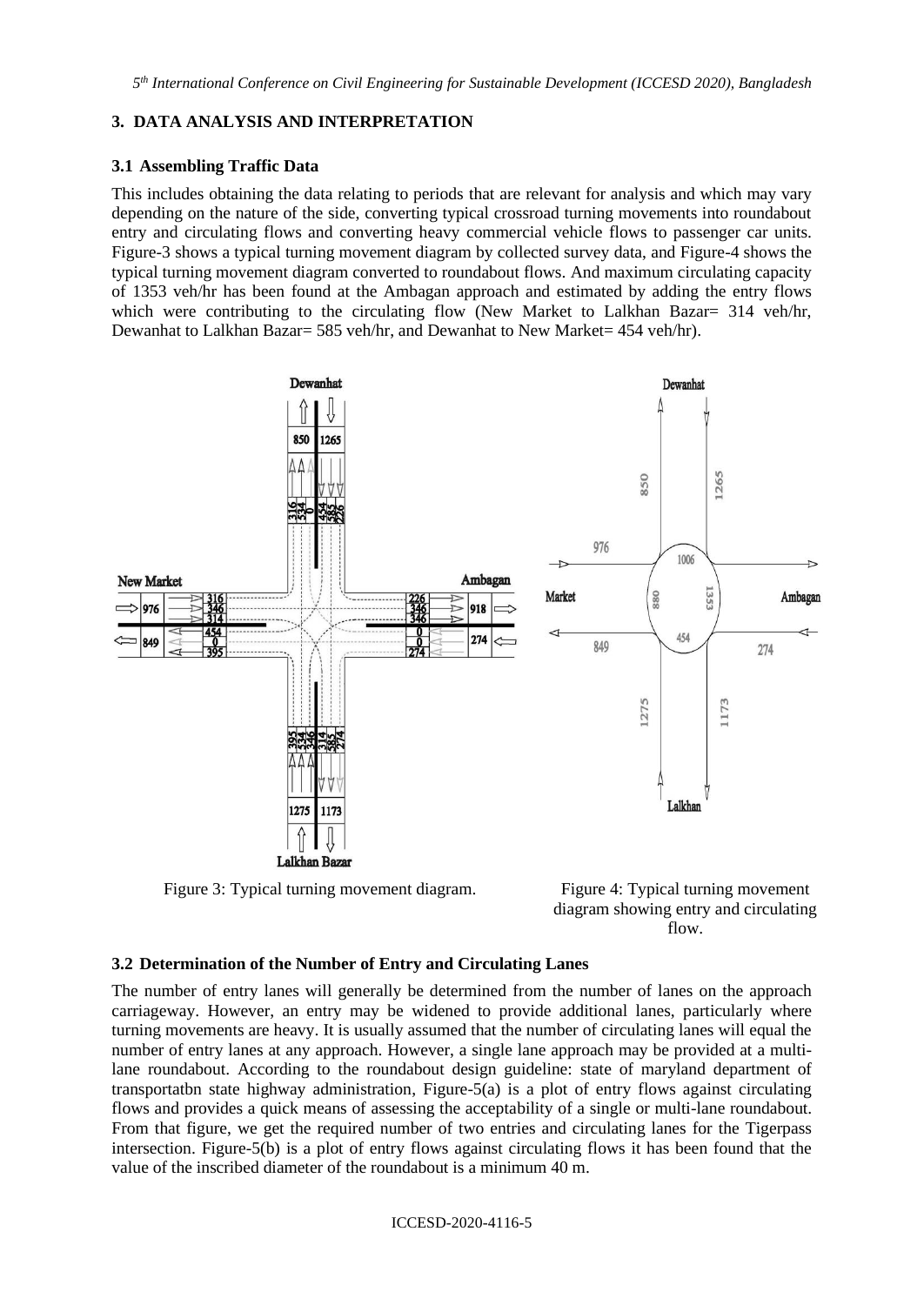

Figure 5: Diagram of Entry flow vs Circulating flow: (a) to determine the number of entry and circulating lane; (b) to determine the inscribed diameter of the roundabout.

### **3.3 Determination of the Dimension of Central Island**

As the inscribed diameter has been selected 45m (150ft), from Table: 3 (Robinson, 2000, p. 150), Minimum Circulatory Lane Width is 9.8m (32ft) and Central Island standard diameter is 25.4m (86ft).

| <b>Inscribed Circle Diameter</b> | <b>Minimum Circulatory Lane Width*</b> | <b>Central Island Diameter</b>   |
|----------------------------------|----------------------------------------|----------------------------------|
| $45 \text{ m}$ (150 ft)          | $9.8 \text{ m} (32 \text{ ft})$        | $25.4 \text{ m} (86 \text{ ft})$ |
| $50 \text{ m}$ (160 ft)          | $9.3 \text{ m} (31 \text{ ft})$        | $31.4 \text{ m}$ (103 ft)        |
| $55 \text{ m}$ (180 ft)          | $9.1 \text{ m} (30 \text{ ft})$        | $36.8 \text{ m}$ (120 ft)        |
| $60 \text{ m}$ (200 ft)          | $9.1 \text{ m} (30 \text{ ft})$        | $41.8 \text{ m}$ (140 ft)        |
| $65 \text{ m} (215 \text{ ft})$  | $8.7 \text{ m}$ (29 ft)                | $47.6 \text{ m}$ (157 ft)        |
| $70 \text{ m}$ (230 ft)          | $8.7 \text{ m}$ (29 ft)                | 52.6 m $(172 \text{ ft})$        |

Table 3: Minimum circulatory lane widths for two-lane roundabouts (Robinson, 2000, p. 150)

\*Based on 1994 AASHTO Table III-20, Case III(A) (4). Assumes infrequent semi-trailer use (typically less than 5% of total traffic). Refer to AASHTOfor case with higher truck percentage.

## **3.4 Splitter islands**

Splitter islands have been provided on all roundabouts, except those with very small diameters at which the splitter island would obstruct the visibility of the central island. Their purpose is to provide shelter for pedestrians (including wheelchairs, bicycles, and baby strollers), assist in controlling speeds, guide traffic into the roundabout, physically separate entering and exiting traffic streams, and deter wrong-way movements. Additionally, splitter islands can be used as a place for mounting signs. Figure 6 (Robinson, 2000, p. 157) shows the minimum dimensions for a splitter island at a multi-lane roundabout.



Figure 6: Standard dimensions of minimum splitter island (Robinson, 2000, p. 157).

#### ICCESD-2020-4116-6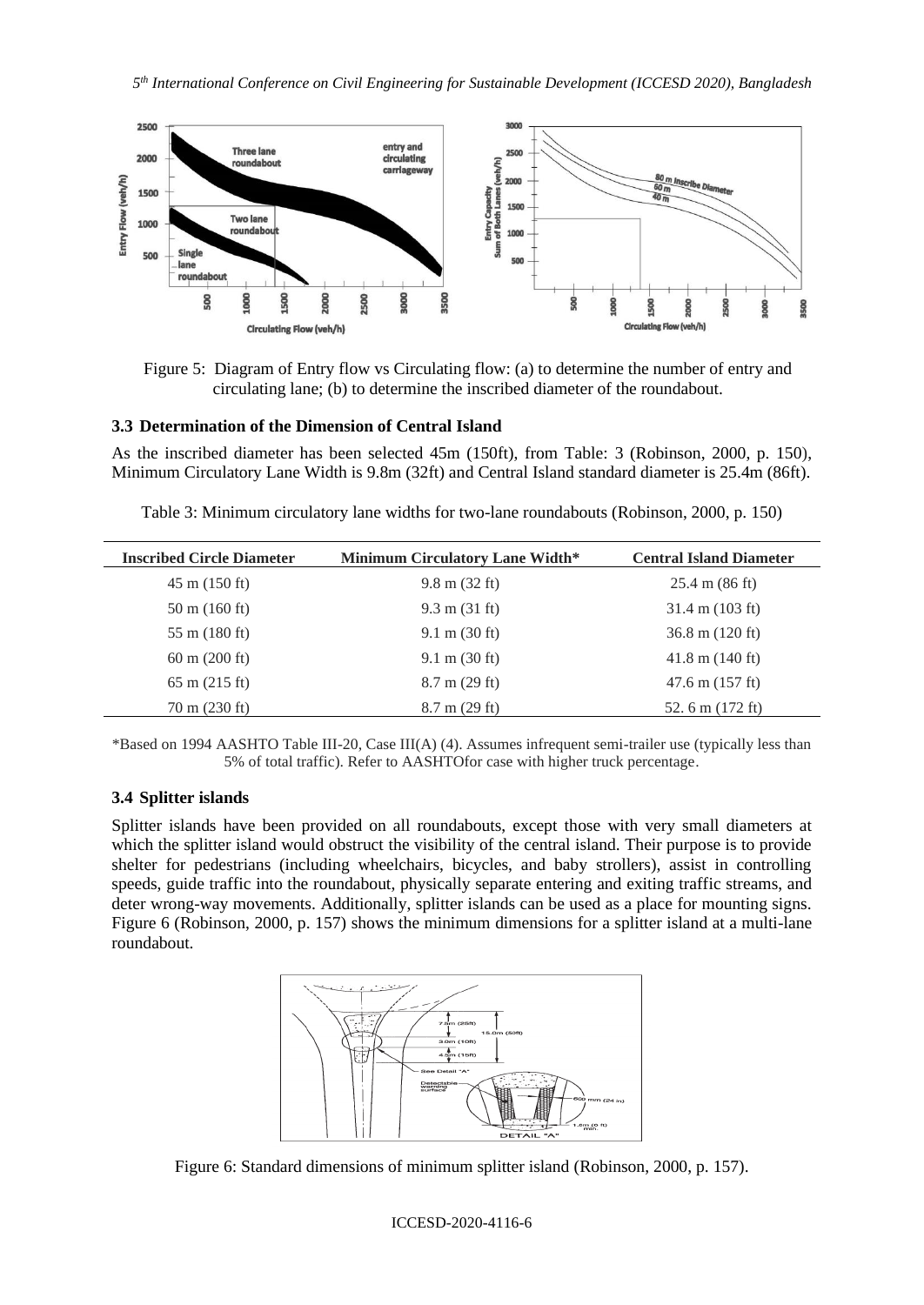### **3.5 Final Layout**

After following all of the standards, we have converted Tigerpass intersection into the roundabout as the following figure by keeping the connecting lane from Ambagan to Lalkhn Bazar. And It has been computed that there is no need for land acquisition.



Figure 7: Final dimensional layout of Tigerpass roundabout as per standard design.

#### **4. CONCLUSIONS**

Roundabout is an efficient feature in the roadway system for vehicles crossing the intersections smoothly without making any congestion and without halting vehicles for a quite amount of time. Many intersections are now adopting to have a roundabout for traffic management and control. This study was intended to design a roundabout in Tigerpass intersection based on current entry flow. Before design, all existing geometric and vehicular data has been collected with precision and perfection. For the highest of the four entry flow (1275 Veh. /hr), the roundabout has been designed to have two-lane with a minimum inscribed circle of 40m. For the final design, a two-lane roundabout having an inscribed circle of 45m (150ft) diameter has been selected. Thus the circulatory lane width and central island diameter have been found 9.8m (32ft) and 25.4m (86ft) respectively.

### **ACKNOWLEDGMENTS**

Undergrad students of Port City International University Md Shami-Ul-Alam Shamim, Saykat Chowdhury, Md Saimon, Md. Shariful Islam, Utpola Chakma, and Md Nur Alam helped in this research during the survey.

#### **REFERENCES**

Bangladesh Bureau of Statistics. (2014). Bangladesh population and housing census 2011. National Report Volume 2. Union Statistics March 2014.